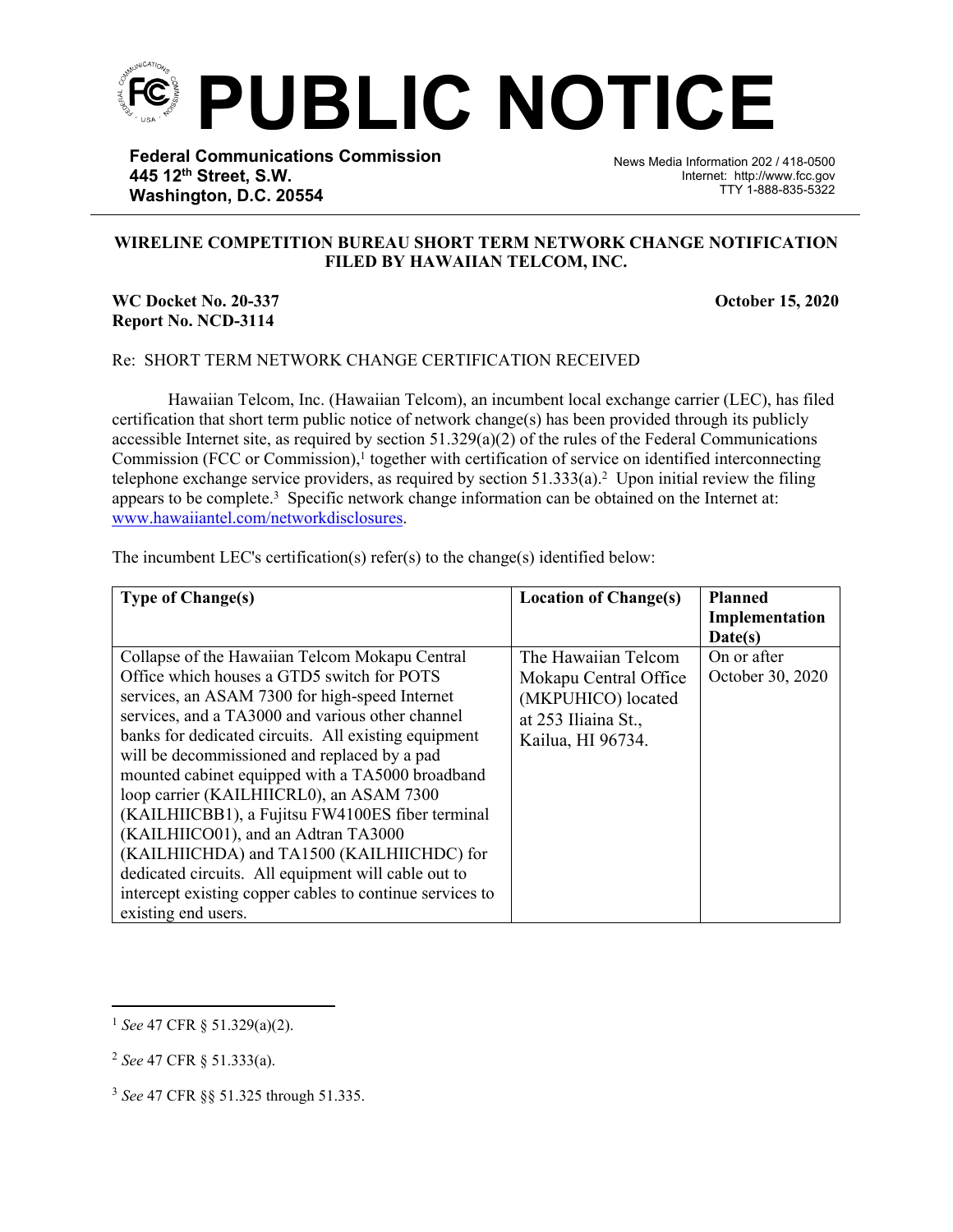Incumbent LEC contact: Steven Golden Vice President – External Affairs Hawaiian Telcom, Inc. 1177 Bishop Street, Suite 17 Honolulu, HI 96813 Phone: (808) 546-3877

An objection to an incumbent LEC's short term notice may be filed by an information service provider or telecommunications service provider that directly interconnects with the incumbent LEC's network. Such objections must be filed with the Commission, and served on the incumbent LEC, no later than the ninth business day following the release of this Public Notice.<sup>4</sup> The effective implementation date(s) of network changes referenced in short term notices are subject to the FCC public notice period described under section  $51.333(b)(1)$ .<sup>5</sup> For purposes of computation of time when filing a petition for reconsideration, application for review, or petition for judicial review of the Commission's decision, the date of "public notice" shall be the later of ten business days after the release date of this Public Notice, or the release date of any further public notice or order announcing final action, as applicable. Should no petitions for reconsideration, applications for review, or petitions for judicial review be timely filed, the proceeding listed in this Public Notice shall be terminated, and the docket will be closed.

Information service providers and telecommunications service providers that directly interconnect with the incumbent LEC's network may file objections, and other interested parties may file comments, regarding this network change notice using the Internet by accessing the ECFS: [http://apps.fcc.gov/ecfs.](http://apps.fcc.gov/ecfs) Filers should follow the instructions provided on the Web site for submitting comments. Generally, only one copy of an electronic submission must be filed. In completing the transmittal screen, filers should include their full name, U.S. Postal Service mailing address, and the applicable docket number. Interested parties also may comment on this network change notice by sending an e-mail to [NetworkChange@fcc.gov.](mailto:NetworkChange@fcc.gov) The subject line of the e-mail must include the correct NCD Report Number or docket number in order for the comments to be considered in conjunction with this proceeding. All information submitted including names and addresses will be publicly available via the web.

Parties who choose to file paper copies must file an original and one copy of each filing. Such filings can be sent by commercial overnight courier, or by first-class or overnight U.S. Postal Service mail.<sup>6</sup> All filings must be addressed to the Commission's Secretary, Office of the Secretary, Federal Communications Commission. Commercial overnight mail (other than U.S. Postal Service Express Mail and Priority Mail) must be sent to 9050 Junction Drive, Annapolis Junction, MD 20701. U.S. Postal Service first-class, Express, and Priority mail must be addressed to 445 12th Street, S.W., Washington, D.C. 20554.

This proceeding is considered a "permit but disclose" proceeding for purposes of the Commission's ex parte rules.<sup>7</sup> Participants in this proceeding should familiarize themselves with the

<sup>4</sup> *See* 47 CFR § 51.333(c).

<sup>5</sup> *See* 47 CFR § 51.333(b)(1).

<sup>&</sup>lt;sup>6</sup> In response to the COVID-19 pandemic, the FCC has closed its current hand-delivery filing location at FCC Headquarters. We encourage outside parties to take full advantage of the Commission's electronic filing system. Any party that is unable to meet the filing deadline due to the building closure may request a waiver of the comment or reply comment deadline, to the extent permitted by law. *FCC Announces Closure of FCC Headquarters Open Window and Change in Hand-Delivery Filing*, Public Notice, DA 20-304 (rel. Mar. 19, 2020), [https://www.fcc.gov/document/fcc-closes-headquarters-open-window-and-changes-hand-delivery-policy.](https://www.fcc.gov/document/fcc-closes-headquarters-open-window-and-changes-hand-delivery-policy)